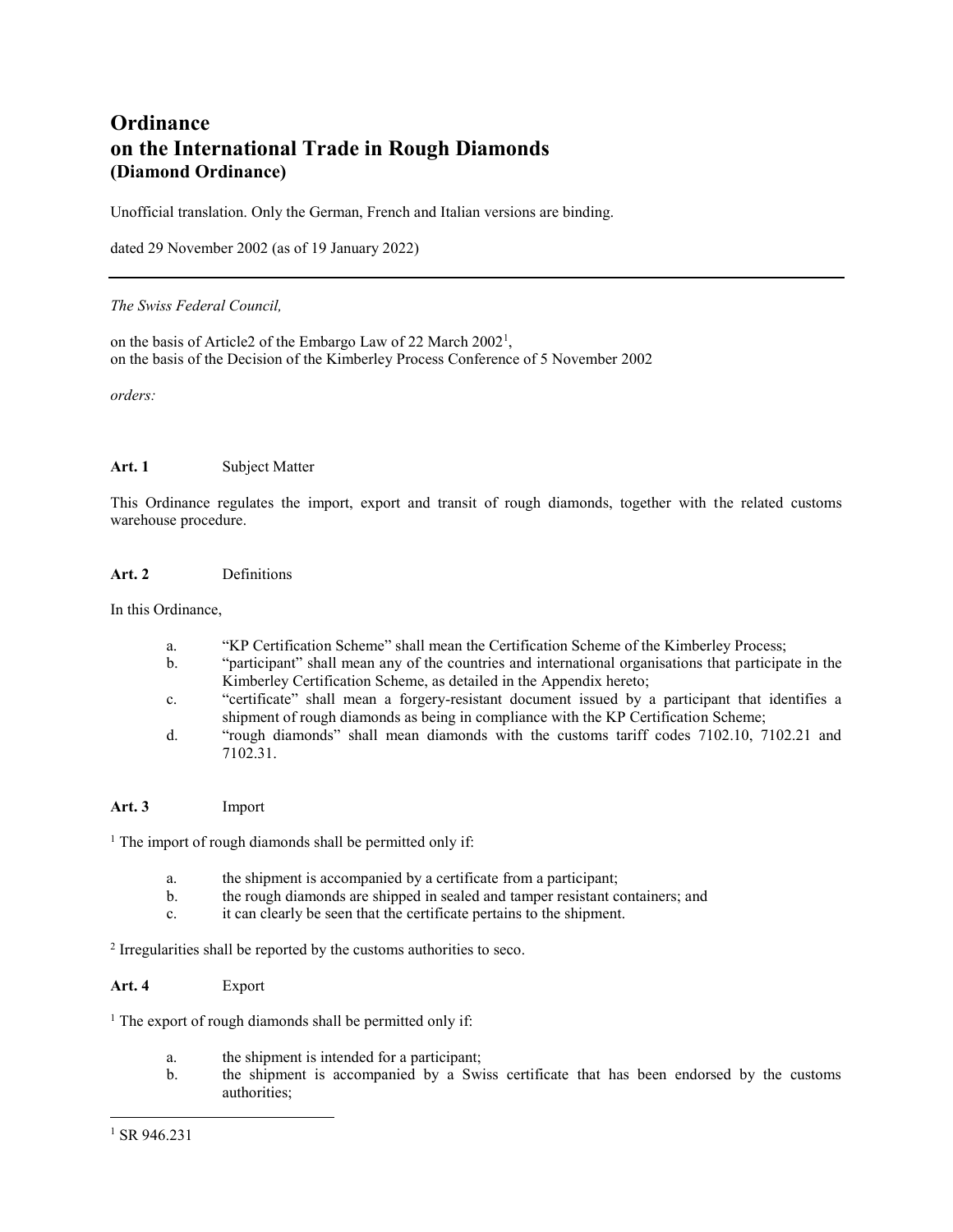- c. the rough diamonds are shipped in sealed and tamper resistant containers; and
- d. it can clearly be seen that the certificate pertains to the shipment.

 $2 A$  Swiss certificate shall be endorsed by the customs authorities if:

- a. the contents of the shipment correspond to the data on the certificate; and
- b. the rough diamonds have been shipped to Switzerland by a participant.

<sup>3</sup> Irregularities shall be reported by the customs authorities to seco.

<sup>4</sup> Swiss certificates may be obtained from seco in return for a fee of 50 Swiss francs.

# Art. 5 Temporary Import and Export

The provisions on import and export shall also apply to the temporary import and export of rough diamonds.

## **Art. 6** Transit

Provided the rough diamonds remain under customs control while in transit, Articles 3 and 4 above shall not apply.

# **Art. 7** Customs Warehouse Procedure

The provisions on import and export shall also apply to storage in a customs warehouse and to release from storage in such a warehouse.

## Art. 8 Competent Customs Offices

<sup>1</sup> Rough diamonds may be cleared through customs only by the customs offices at the airports of Basel, Geneva and Zurich.

<sup>2</sup> The Directorate-General for Customs, in consultation with seco, may declare additional customs offices competent to issue customs clearance for rough diamonds.

## Art. 9 Safekeeping of Documents

All documents that are essential to the trade in rough diamonds must be held in safekeeping for a period of five years from the date of customs clearance and must be handed over to the competent authorities on request.

## **Art. 10** Controls

<sup>1</sup> seco shall carry out controls. It may order confiscation or forfeiture.

<sup>2</sup> Border controls shall be the responsibility of the Federal Customs Administration.

## **Art. 11** Penal Provisions

<sup>1</sup> Whoever violates the provisions of Articles 3-7 of this Ordinance shall be liable to punishment in accordance with Article 9 of the Embargo Law.

<sup>2</sup> Whoever violates Article 9 of this Ordinance shall be liable to punishment in accordance with Article 10 of the Embargo Law.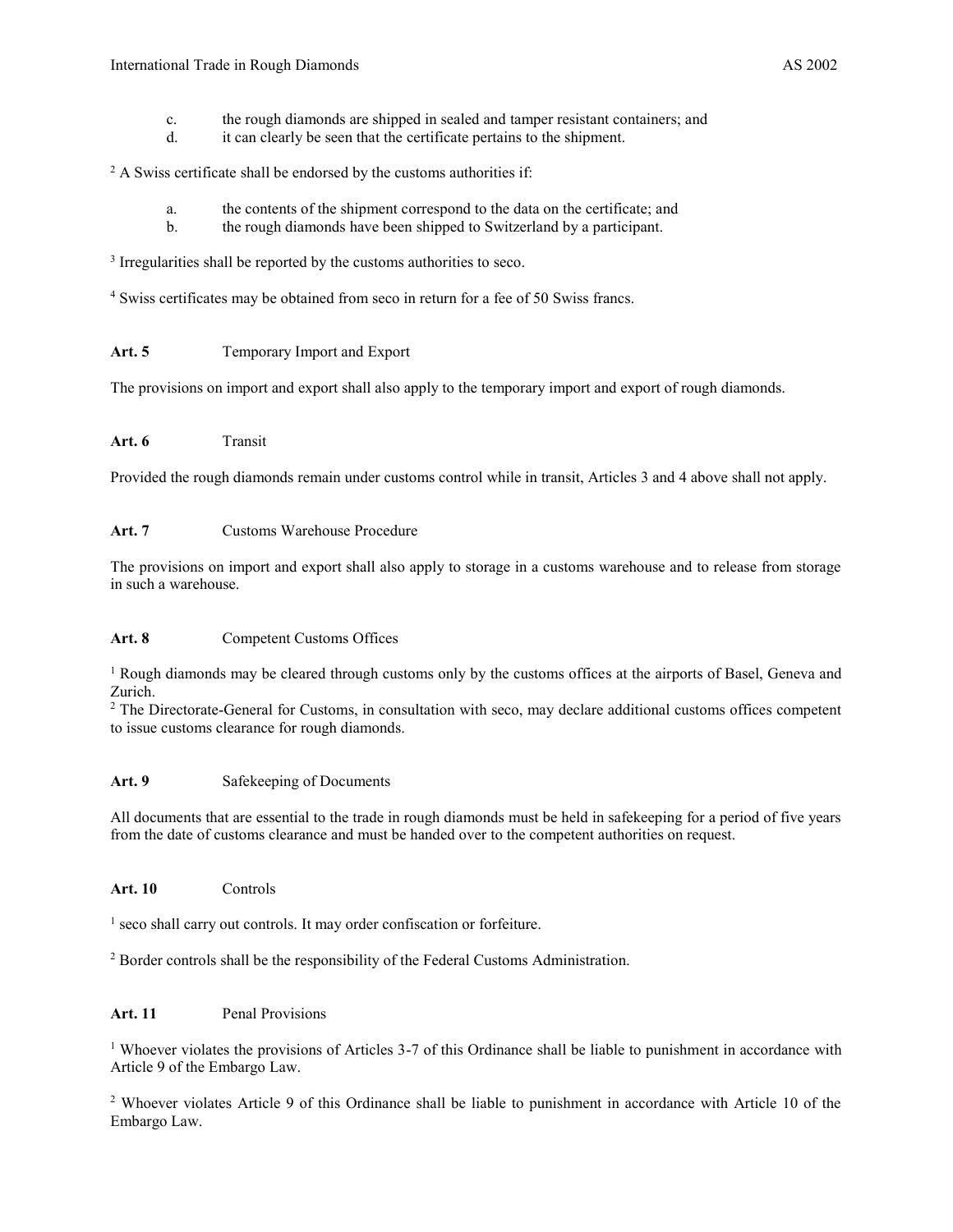<sup>3</sup> Violations in terms of Articles 9 and 10 of the Embargo Law shall be prosecuted and tried by seco.

<sup>4</sup>The provisions of Article 11 paragraph 2 and Article 14 paragraph 2 of the Embargo Law shall be reserved.

## Art. 12 **Amendment of Current Legislation**

The ordinances listed below shall be amended as follows:

## 29. **Ordinance of 25 November 1998<sup>2</sup> on Measures against UNITA**

## *Art. 5* Rough Diamonds

With regard to the import, export of rough diamonds that originate in Angola, together with the deposit and storage in and release from customs warehouses of such diamonds, the provisions of the Ordinance of the International Trade in Rough Diamonds of 29 November 2002 shall apply.

# **2. Ordinance of 25 November 1998<sup>3</sup> on Measures against Sierra Leone**

*Art. 2a* Rough Diamonds

With regard to the import, export of rough diamonds that originate in Sierra Leone, together with the deposit and storage in and release from customs warehouses of such diamonds, the provisions of the Ordinance of the International Trade in Rough Diamonds of 29 November 2002 shall apply.

## Art. 13 **Transitional Provisions**

A Swiss certificate shall also be endorsed by the customs authorities in the event that the rough diamonds were in Switzerland before 1 January 2003.

## **Art. 14** Commencement

This Ordinance shall come into force on 1 January 2003.

 $\overline{a}$ 

<sup>2</sup> SR **946.204**

<sup>3</sup> SR **946.209**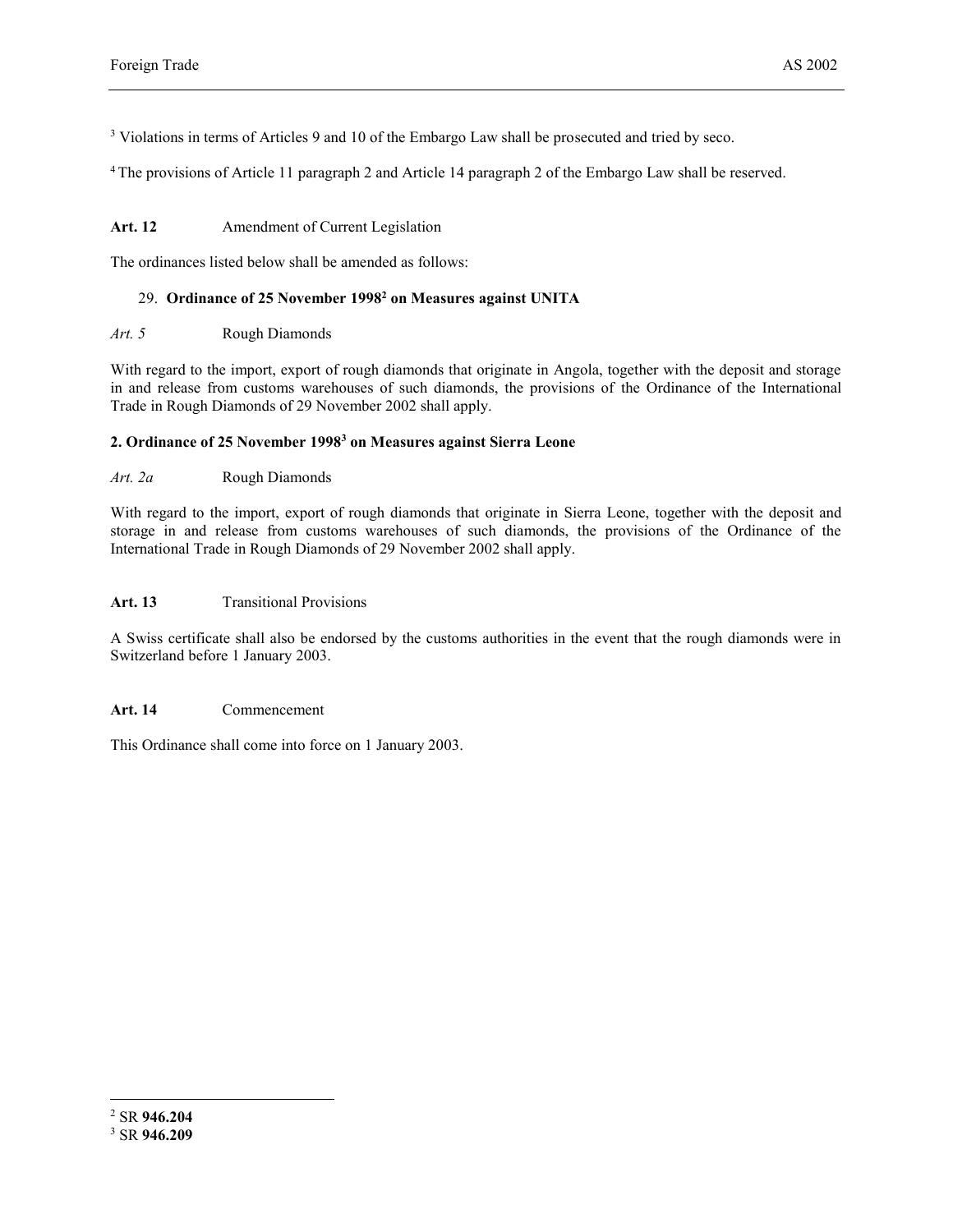29 November 2002 On behalf of the Swiss Confederation: The President of the Confederation, Kaspar Villiger The Federal Chancellor, Annemarie Huber-Hotz